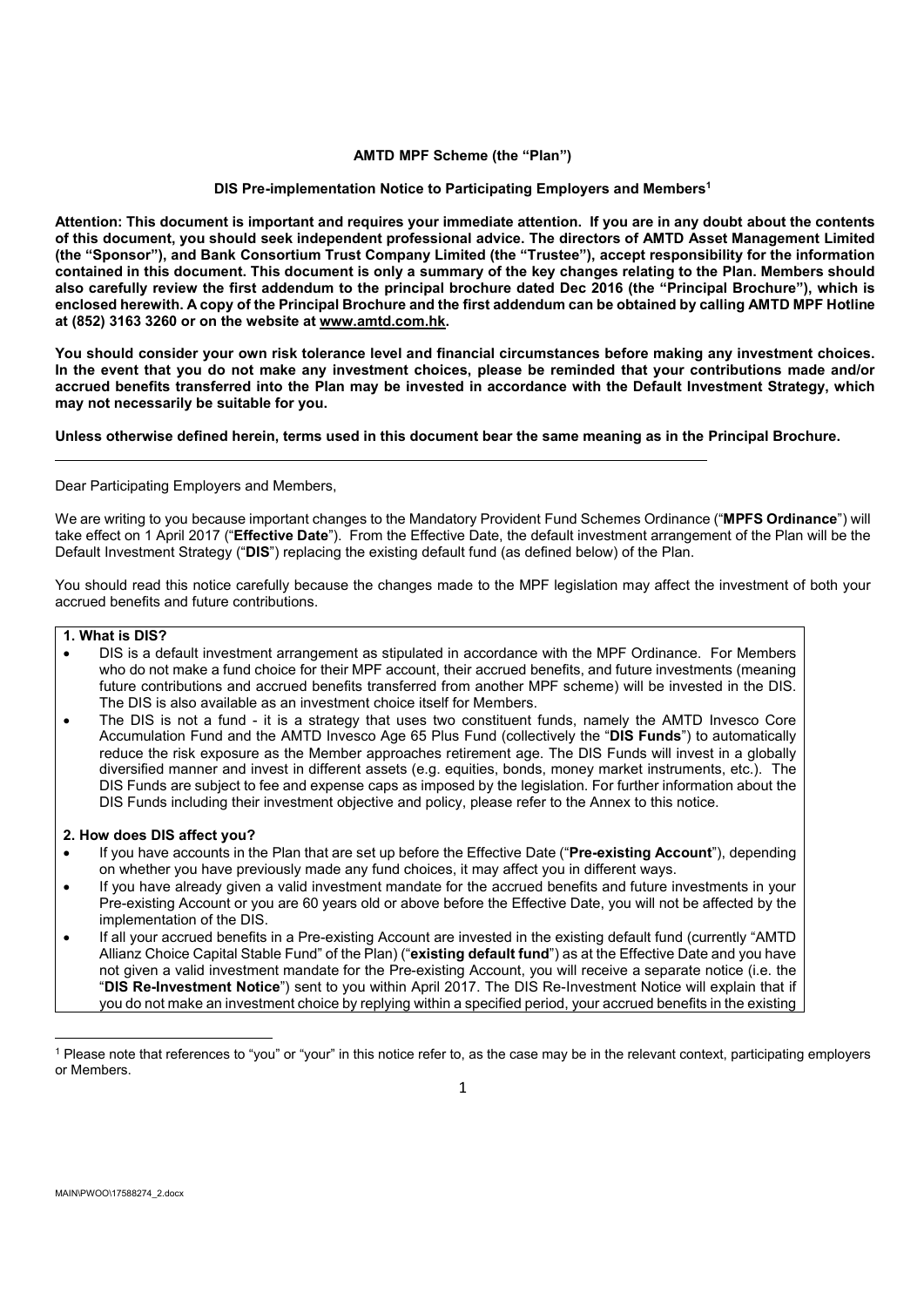default fund will be redeemed in whole and re-invested in accordance with the DIS. Therefore, if you receive the DIS Re-Investment Notice, please pay special attention to the contents and make appropriate arrangement. You should note that the risk of the existing default fund may be different from that of the DIS and you may be exposed to market risks as a result of any reinvestment of your accrued benefits in the DIS.

 There are special circumstances where the accrued benefits in the Pre-existing Account are transferred from another account within the Plan (e.g. in the case of cessation of employment, where accrued benefits in your contribution account are transferred to a personal account within the Plan), your accrued benefits in the Preexisting Account will be invested in the same manner as they were invested immediately before the transfer but your future investments may be invested in the DIS after the implementation of the DIS, unless otherwise instructed.

Please refer to section "C. Implications for New and Pre-existing Accounts on or after DIS Implementation" below for further details.

## **3. Do you need to do anything?**

- Apart from the above, there are other circumstances where your accrued benefits or future investments may be affected by the implementation of the DIS. If you have any query on how it will affect you and what actions you need to take, you should call the AMTD MPF Hotline at (852) 3163 3260.
- If you receive the DIS Re-Investment Notice after the Effective Date, you are advised to pay special attention to the contents and make appropriate arrangement.

## **A. What is DIS?**

DIS is a ready-made investment arrangement mainly designed for those Members who are not interested or do not wish to make a fund choice, and is also available as an investment choice itself, for Members who find it suitable for their own circumstances. For those Members who do not make an investment choice, their future investments will be invested in accordance with the DIS. The DIS is required by law to be offered in every MPF scheme and is designed to be substantially similar in all MPF schemes.

(a) *Objective and Strategy*

The DIS aims to balance the long term effects of risk and return through investing in two constituent funds, namely the AMTD Invesco Core Accumulation Fund ("**CAF**") and the AMTD Invesco Age 65 Plus Fund ("**A65F**"), according to the pre-set allocation percentages at different ages. The CAF will invest around 60% in higher risk assets (higher risk assets generally mean equities or similar investments) and 40% in lower risk assets (lower risk assets generally mean bonds or similar investments) of its net asset value whereas the A65F will invest around 20% in higher risk assets and 80% in lower risk assets. The DIS Funds adopt globally diversified investment principles and use different classes of assets, including global equities, fixed income, money market instruments and cash, and other types of assets allowed under the MPF legislation. For further information about the DIS Funds including their investment objective and policy, please refer to the Annex to this notice.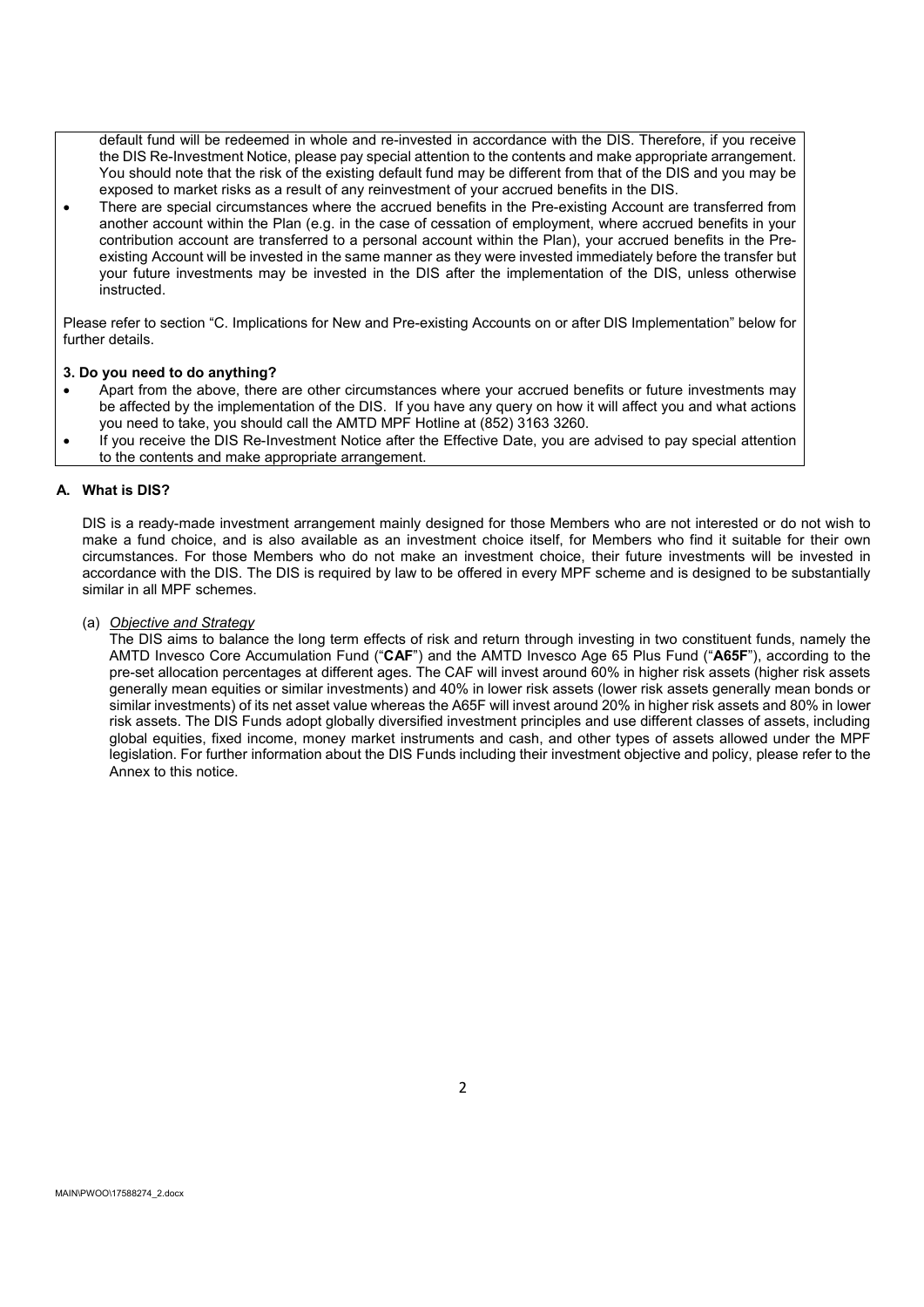

**Diagram 1: Asset Allocation between the DIS Funds according to the DIS**

*Note: The exact proportion of the portfolio in higher/lower risk assets at any point in time may deviate from the target glide path due to market fluctuations.*

## (b) *Annual de-risking*

Accrued benefits invested through the DIS will be invested in a way that adjusts risk depending on a Member's age. The DIS will manage investment risk exposure by **automatically** reducing the exposure to higher risk assets and correspondingly increasing the exposure to lower risk assets as the Member gets older. Such de-risking is to be achieved by way of reducing the holding in the CAF and increasing the holding in the A65F over time. The asset allocation stays the same up until 50 years of age, then reduces steadily until age 64, after which it stays steady again.

In summary, under the DIS:

- (1) When a Member is below the age of 50, all accrued benefits and future investments will be invested in the CAF.
- (2) When a Member is between the ages of 50 and 64, all accrued benefits and future investments will be invested according to the allocation percentages between the CAF and A65F as shown in the DIS de-risking table (see Diagram 2 below). The de-risking of the existing accrued benefits and future investments will be automatically carried out as described above.
- (3) When a Member reaches the age of 64, all accrued benefits and future investments will be invested in the A65F.

| Age             | <b>AMTD Invesco Core</b><br><b>Accumulation Fund ("CAF")</b> | <b>AMTD Invesco Age 65</b><br>Plus Fund ("A65F") |
|-----------------|--------------------------------------------------------------|--------------------------------------------------|
| <b>Below 50</b> | 100.0%                                                       | 0.0%                                             |
| 50              | 93.3%                                                        | 6.7%                                             |
| 51              | 86.7%                                                        | 13.3%                                            |
| 52              | 80.0%                                                        | 20.0%                                            |
| 53              | 73.3%                                                        | 26.7%                                            |
| 54              | 66.7%                                                        | 33.3%                                            |
| 55              | 60.0%                                                        | 40.0%                                            |
| 56              | 53.3%                                                        | 46.7%                                            |
| 57              | 46.7%                                                        | 53.3%                                            |
| 58              | 40.0%                                                        | 60.0%                                            |
| 59              | 33.3%                                                        | 66.7%                                            |
| 60              | 26.7%                                                        | 73.3%                                            |
| 61              | 20.0%                                                        | 80.0%                                            |
| 62              | 13.3%                                                        | 86.7%                                            |
| 63              | 6.7%                                                         | 93.3%                                            |

## **Diagram 2: DIS De-risking Table**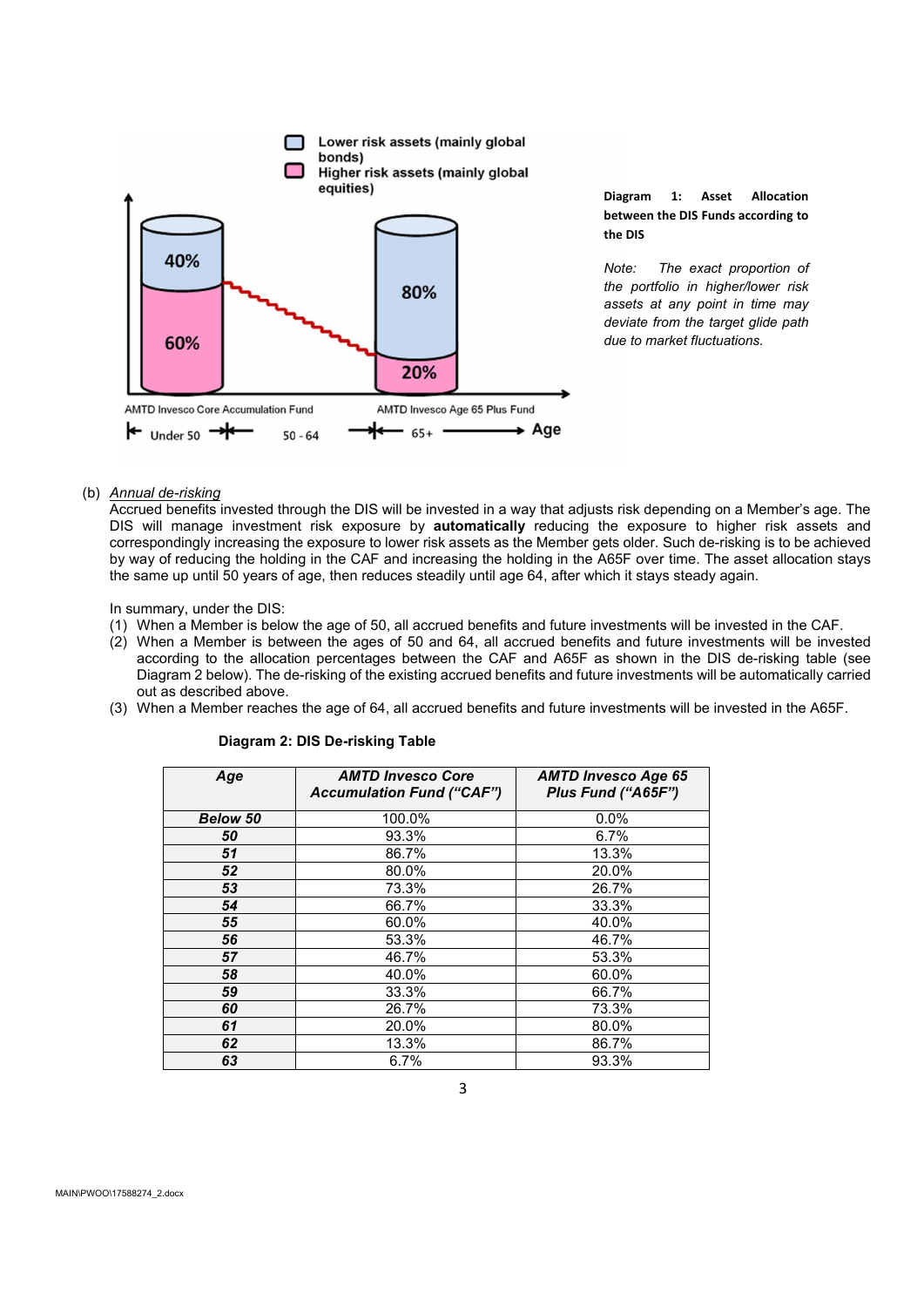| 00/<br>nn.<br>nr<br>above<br>and<br>64<br>70<br>.v. |
|-----------------------------------------------------|
|-----------------------------------------------------|

*Note: The above allocation between the CAF and A65F is made at the point of annual de-risking and the proportion of the CAF and A65F in the DIS portfolio may vary during the year due to market fluctuations.*

The investment allocation of each relevant Member between CAF and A65F will be rounded to one decimal place.

## (c) *Fees and out-of-pocket expenses of the CAF and A65F*

The aggregate of the payments for services of the CAF and A65F must not, in a single day, exceed a daily rate of 0.75% per annum of the net asset value ("**NAV**") of each of the DIS Funds divided by the number of days in the year. It includes, but is not limited to, the fees paid or payable for the services provided by the trustee, the administrator, the investment manager(s), the custodian and the sponsor and/or the promoter of the Plan and the underlying investment fund(s) of the respective DIS Funds, and any of the delegates from these parties and such fees are calculated as a percentage of the NAV of each of the DIS Funds and its underlying investment fund(s), but does not include any out-of-pocket expenses incurred by each DIS Fund and its underlying investment fund(s).

The total amount of all payments that are charged to or imposed on the DIS Funds or Members who invest in DIS Funds, for out-of-pocket expenses incurred by the trustee on a recurrent basis in the discharge of the trustee's duties to provide services in relation to the DIS Funds, shall not in a single year exceed 0.2% of the NAV of each of the DIS Funds. For this purpose, out-of-pocket expenses include, for example, annual audit expenses, printing or postage expenses relating to recurrent activities (such as issuing annual benefit statements), recurrent legal and professional expenses, safe custody charges which are customarily not calculated as a percentage of NAV and transaction costs incurred by a DIS Fund in connection with recurrent acquisition of investments for the DIS Fund (including, for example, costs incurred in acquiring underlying investment funds) and annual statutory expenses (such as compensation fund levy where relevant) of the DIS Fund. Members should note that out-of-pocket expenses that are not incurred on a recurrent basis may still be charged to or imposed on a DIS Fund or Members who invest in a DIS Fund and such out-of-pocket expenses are not subject to the above statutory limit.

## (d) *Key Risks Relating to the DIS*

DIS is an investment strategy that is subject to various risks and limitations, including:

- Age as the sole factor in determining the asset allocation under the DIS. The DIS does not take into account other factors such as market and economic conditions nor a Member's personal circumstances.
- Allocation to higher risk assets in the DIS Funds has to follow prescribed ratio and limits the investment manager's ability to respond to sudden market fluctuations.
- Annual de-risking between the DIS Funds operates automatically regardless of the wish of a Member to adopt a strategy which might catch market upside or avoid market downside.
- Potential rebalancing within each DIS Fund investments in each of the DIS Funds will need to be re-balanced continuously in accordance with prescribed allocation which may affect the performance of the DIS Funds.
- Additional transaction costs due to rebalancing of assets and annual de-risking may result in greater transaction costs.
- The DIS does not guarantee capital repayment nor positive investment returns, and the DIS Funds are subject to the general investment risks that apply to mixed asset funds.
- Since the DIS has been developed having regard to the long-term balance between risks and likely returns, and assumes retirement at the age of 65, any cessation of the strategy (for example through early withdrawal of accrued benefits or switching into other funds) will affect that balance.
- The A65F holds around 20% of its assets in higher risk assets and may not be suitable for all Members beyond the age of 64.

For further information about the risks associated with investing through DIS, please refer to section 4.2 entitled "Risk Factors" of the Principal Brochure, as amended by the first addendum.

## (e) *Information on Performance of DIS Funds*

The fund performance of the DIS Funds will be published in the fund factsheet. One of the fund factsheets will be attached to annual benefit statement and regular marketing materials. Members can visit www.amtd.com.hk or call the AMTD MPF Hotline on (852) 3163 3260 for information. Members may also obtain the fund performance information at the website of the Mandatory Provident Fund Schemes Authority (www.mpfa.org.hk).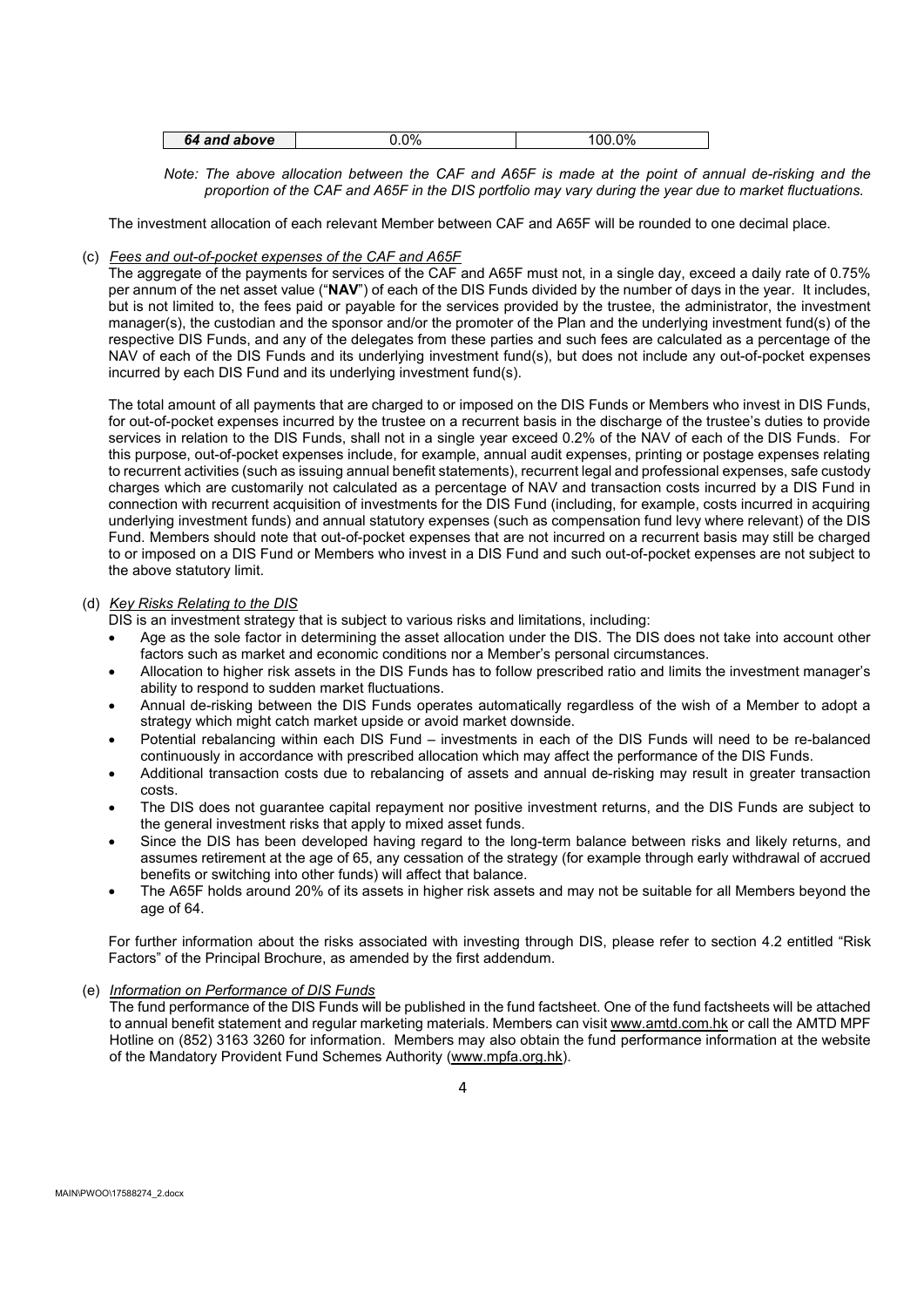## **B. Key Features of the Existing Default Fund and the DIS**

Please find below the key features of the existing default fund and the DIS for reference:

|                                | <b>Existing Default</b> | The DIS                                                    |
|--------------------------------|-------------------------|------------------------------------------------------------|
|                                | <b>Fund</b>             |                                                            |
|                                |                         |                                                            |
| (if<br>Name and<br>description | <b>AMTD</b><br>Allianz  | The DIS is comprised of two Constituent Funds, namely AMTD |
| applicable)                    | Capital<br>Choice       | Invesco Core Accumulation Fund ("CAF") and AMTD Invesco    |
|                                | Stable Fund             | Age 65 Plus Fund ("A65F"), with de-risking mechanism in    |
|                                |                         | accordance with pre-set allocation percentages based on    |
|                                |                         | Member's age                                               |
| Fund type                      | Mixed assets            | For both CAF and A65F: Mixed assets                        |
|                                |                         |                                                            |
| De-risking feature             | <b>No</b>               | Yes                                                        |
|                                |                         |                                                            |
| Total management fees for      | 0.97% p.a. of NAV       | For both CAF and A65F: 0.75% p.a. of NAV                   |
| constituent<br>fund<br>and     |                         |                                                            |
| underlying approved pooled     |                         |                                                            |
| investment fund(s)             |                         |                                                            |
| Daily fees cap                 | <b>No</b>               | Yes (for details, please refer to section A(c))            |
|                                |                         |                                                            |
| Risk and return profile*       | $Low*$                  | CAF: Medium to high*<br>A65F: Low *                        |
|                                |                         |                                                            |
| Guarantee                      | <b>No</b>               | <b>No</b>                                                  |
|                                |                         |                                                            |

The "Risk and return profile" indicates the expected risk and return of the relevant constituent fund relative to other constituent funds in the Plan.

For details of the key features of the existing default fund and the DIS, please refer to the Principal Brochure (or contact the Trustee).

## **C. Implications for New and Pre-existing Accounts on or after DIS Implementation**

- *(a) Implications on accounts opened on or after the Effective Date* When Members join the Plan or set up a new account in the Plan on or after the Effective Date, they have the opportunity to give an investment mandate for their future investments. If Members fail to or do not want to submit to the Trustee an investment mandate at the time of their requests to join / set up a new account in the Plan, the Trustee shall invest any of their future investments into the DIS.
- *(b) Implications on accounts opened before the Effective Date* There are special rules to be applied for Pre-existing Accounts and these rules only apply to Members who are under or becoming 60 years of age on the Effective Date.
	- (1) Generally, for a Member's Pre-existing Account with all accrued benefits being invested into the existing default fund but no investment instruction having been given (known as "**DIA account**"):

There are special rules and arrangements to be applied to determine whether accrued benefits in a DIA account will be transferred to the DIS. If your Pre-existing Account is considered as a DIA account, you will receive a notice called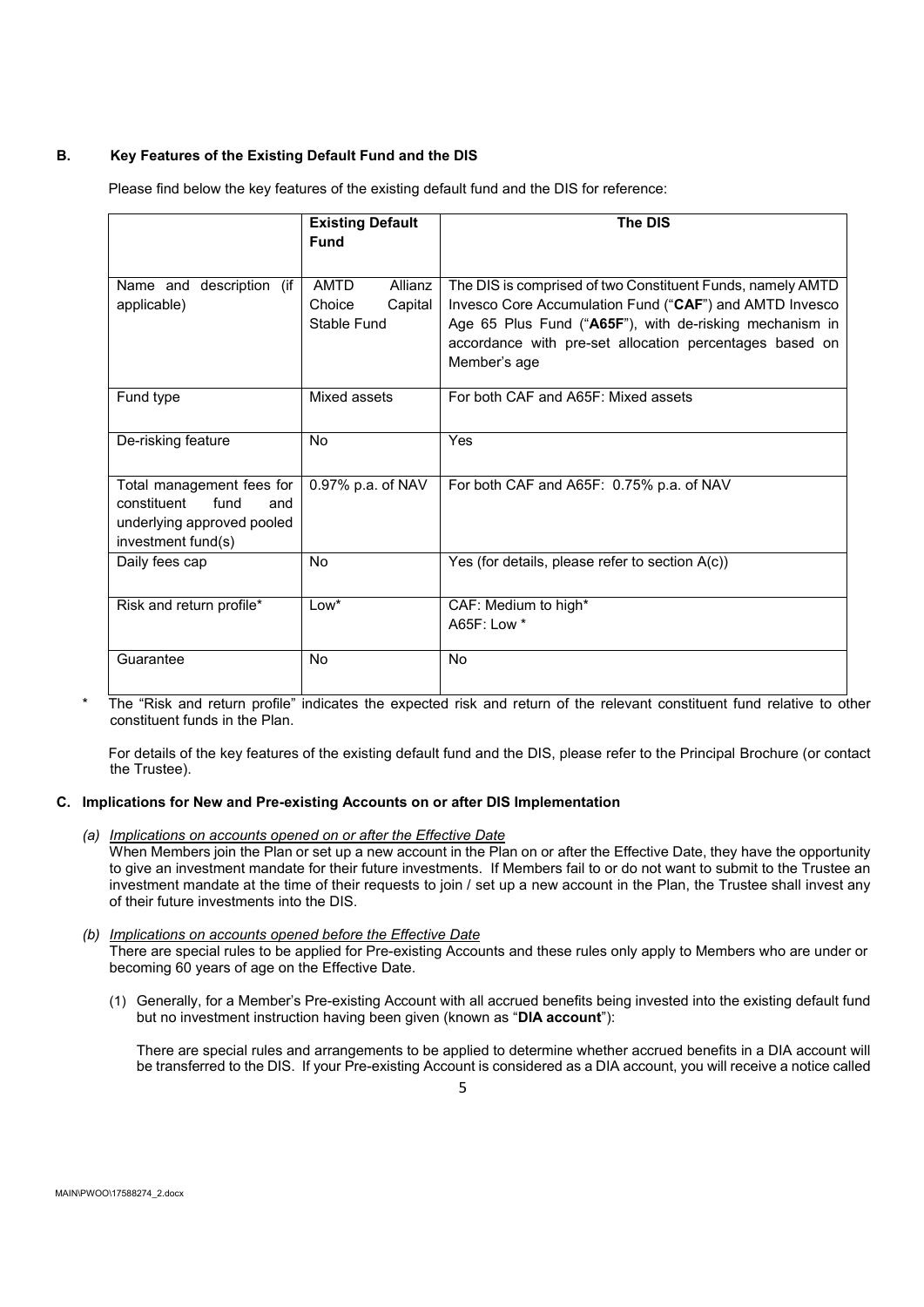the DIS Re-investment Notice explaining the impacts on your Pre-existing Account and giving you an opportunity to give a specified investment instruction to the Trustee before the accrued benefits are invested into the DIS.

For further information, Members should refer to section 5.4A.3.2 of the Principal Brochure (as amended by the First Addendum) and the DIS Re-investment Notice.

(2) For a Member's Pre-existing Account with part of the accrued benefits in the existing default fund:

If part of the accrued benefits of your Pre-existing Account was invested in the existing default fund, unless the Trustee has received any investment mandate, your accrued benefits will be invested in the same manner as accrued benefits were invested immediately before the Effective Date. Future investments will be invested in the DIS in the absence of an investment mandate.

**Members should note that the implementation of the DIS legislation may have impact on their MPF investments or accrued benefits. Please call the AMTD MPF Hotline on (852) 3163 3260 if you have any doubts or questions on how your MPF investments or accrued benefits are being affected.**

## **D. Rules and Procedures Applicable to Investment through the DIS**

#### *(a) Fund Choice Combination*

From the Effective Date, Members may choose to invest their future investments into:

- (1) the DIS; and/or
- (2) one or more constituent funds of their own choice from the list under Part B of Appendix I to the Principal Brochure (including the CAF and the A65F) and according to their assigned allocation percentage(s) to relevant constituent fund(s) of their choice.

Members should note that, if investments/accrued benefits in CAF or A65F are made under the Member's investment mandate as a standalone fund choice rather than as part of the DIS offered as a choice ("**standalone investments**"), those investments/accrued benefits will not be subject to the de-risking process. If a Member's investments/accrued benefits are invested in any combination of (i) CAF and/or A65F as standalone investments and (ii) the DIS (whether by default or by investment mandate), investments/accrued benefits invested under (i) will not be subject to the de-risking mechanism, whereas investments/accrued benefits invested under (ii) will be subject to the de-risking process. In this connection, Members should pay attention to the different on-going administration arrangements applicable to accrued benefits invested in (i) and (ii). In particular, the Member will, when giving a fund switching instruction, be required to specify to which of the accrued benefits (namely, under (i) or (ii)) the instruction relates.

#### *(b) Switching / transfer in and out of the DIS*

A Member can switch into or out of the DIS at any time, subject to the terms of the Principal Brochure and the Trust Deed. If a Member wishes to switch out of the DIS, he may elect to switch all or part of his accrued benefits in an account invested in the DIS to other constituent funds (including the DIS Funds as standalone investments). Members should, however, bear in mind that the DIS has been designed as a long-term investment arrangement. If a Member switches his accrued benefits out of the DIS, this will result in the cessation of that part of investment in accordance with the DIS and may negatively affect the balance between risk and return attributes that has been built into the DIS as a long-term strategy.

**Members should note that switching instructions only apply to accrued benefits and are not equivalent to a change of the investment mandate for future contributions, and vice versa.**

#### **E. Rules and Procedures of Annual De-Risking**

## *(a) Dealing day of annual de-risking*

The annual de-risking will normally be carried out on a Member's birthday and the relevant net asset value per Unit on the dealing day immediately after the Member's birthday will be used for the execution of the de-risking, in accordance with the existing procedures for the administration of switching instructions of the Plan. Subject to as described in section E(b) below, if a Member's birthday falls on a day which is not on a dealing day, then the annual de-risking will be carried out in the above manner on the next available dealing day. If the birthday of the relevant Member falls on the 29th of February and in the year which is not a leap year, then the annual de-risking will be carried out on 1st of March or the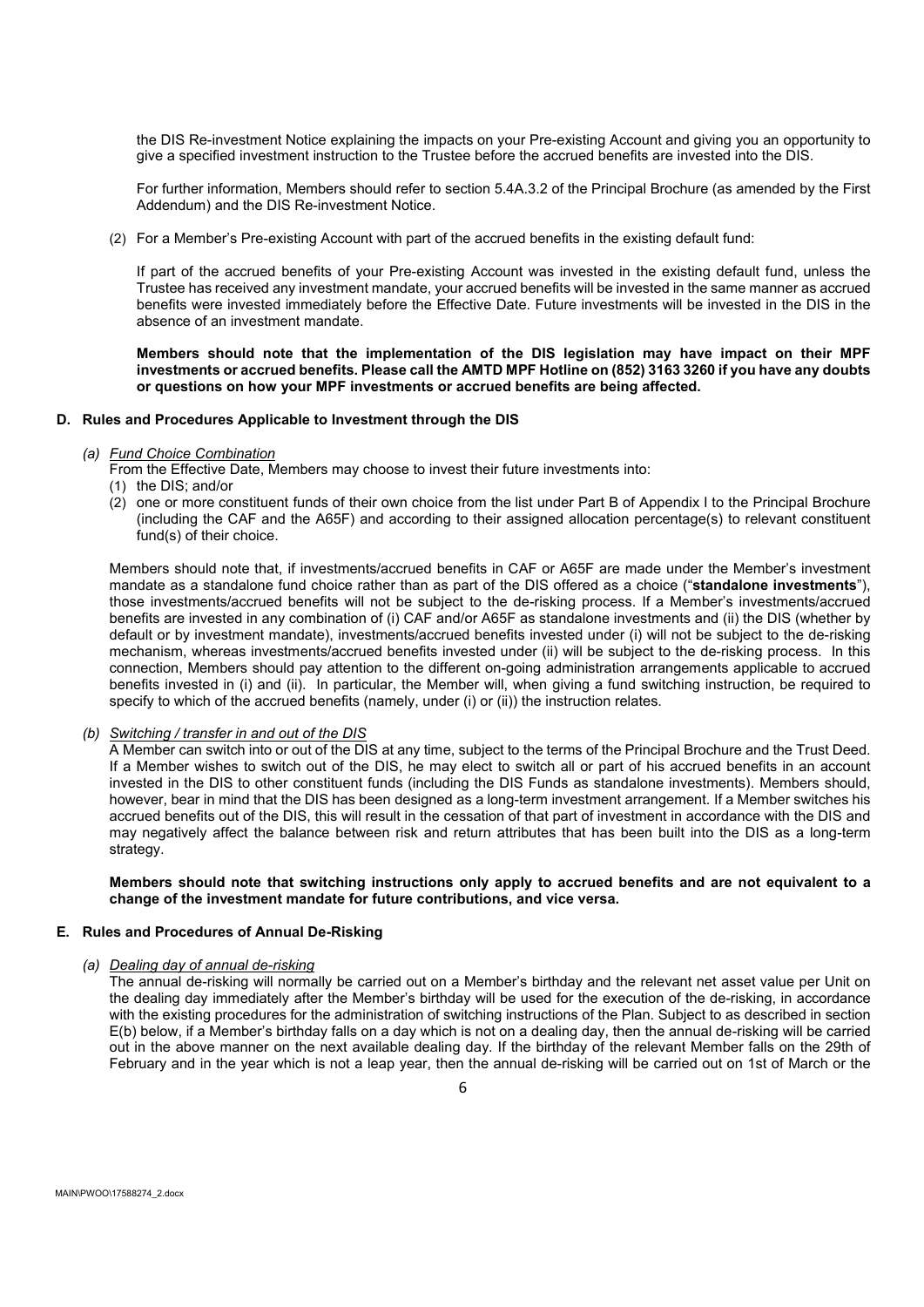next available dealing day. Members should note that the number of units will be rounded down to 5 decimal places.

If the Trustee does not have the full date of birth of the relevant Member, the de-risking will be carried out as follows:

- If only the year and month of birth is available, the annual de-risking will take place on the last calendar day of the birth month, or if it is not a dealing day, the next available dealing day.
- If only the year of birth is available, the annual de-risking will take place on the last calendar day of the year, or if it is not a dealing day, the next available dealing day.
- If no information at all on the date of birth is available, Member's accrued benefits will be fully invested in A65F with no de-risking applied.

If the relevant Member subsequently provides satisfactory evidence as to his year, month and/or day of birth, the relevant Member's birthday based on such new evidence will be adopted, and the corresponding allocation percentages will be applied as soon as practicable.

A de-risking notice will be sent, to the extent practicable, at least 60 days prior to a Member reaching the age of 50, and a de-risking confirmation statement will be sent to Members no later than 5 business days after each annual de-risking is completed.

## *(b) De-risking process when there is one or more specified instructions*

When one or more of the specified instructions (including but not limited to subscription and redemption instructions) are being processed on the annual date of de-risking for a relevant Member, the annual de-risking in respect of such Member will normally take place on the next dealing day after completion of these instructions where necessary. For the avoidance of doubt, the sequence for processing de-risking as described above will also apply in all other circumstances involving redemption of accrued benefits from the DIS (provided that the Member still has accrued benefits invested in the DIS after the redemption), for example where there is any withdrawal from the Plan, or withdrawal as a result of Employee Choice Arrangement or offsetting against long service payment or severance payment, or where an employer elects to transfer out from the Plan into other MPF schemes. Members should note that the annual de-risking may be deferred as a result.

If a Member would like to switch out of the DIS or change his investment mandate to invest into individual constituent funds (which may include the DIS Funds as standalone constituent funds) before the annual de-risking takes place (generally on a Member's birthday), he should submit a switching instruction or a change of investment mandate (as the case may be) before the dealing cut-off time at 4 p.m. on a date which is 2 business days before the Member's birthday. If the switching instruction or change of investment mandate is received after such dealing cut-off time, the switching or change of investment mandate (as the case may be) will only be performed after the completion of the de-risking process.

## **Members should be aware that the above de-risking will not apply where a Member chooses the CAF and A65F as individual fund choices (rather than as part of the DIS).**

## **F. Rules and Procedures relating to Investment Instructions**

A Member should, by submitting to the Trustee a properly completed member enrolment form, give an investment mandate (i.e. specific investment instructions within the meaning of section 34DA of the MPF Ordinance) to the Trustee in the prescribed form specifying how his contributions (and accrued benefits transferred from other schemes) are to be invested, subject to such restrictions as may be agreed between the Trustee and the Sponsor and as disclosed in the relevant form. When giving an investment mandate in the prescribed form, Members should give valid instructions specifying the investment allocation (in percentage terms) of each of their accounts in respect of (i) mandatory contributions (and accrued benefits transferred from other schemes) and (ii) voluntary contributions (and accrued benefits transferred from other schemes) (each a "category of contributions").

An investment mandate, in respect of a category of contributions, will only be regarded as valid if it complies with the following:

- the percentage of investment allocation to a constituent fund and/or the DIS is specified as an integer, i.e. a whole number, of at least 1% ; and
- all of the investment allocations to the selected constituent fund(s) and/or DIS add up to 100% in total.

If an investment mandate does not comply with the above, including but not limited to cases where the percentage of investment allocation to a constituent fund or the DIS is specified not as an integer of at least 1% or where all of the investment allocations to the selected constituent funds and/or DIS add up to more than 100% in total, then (a) where the investment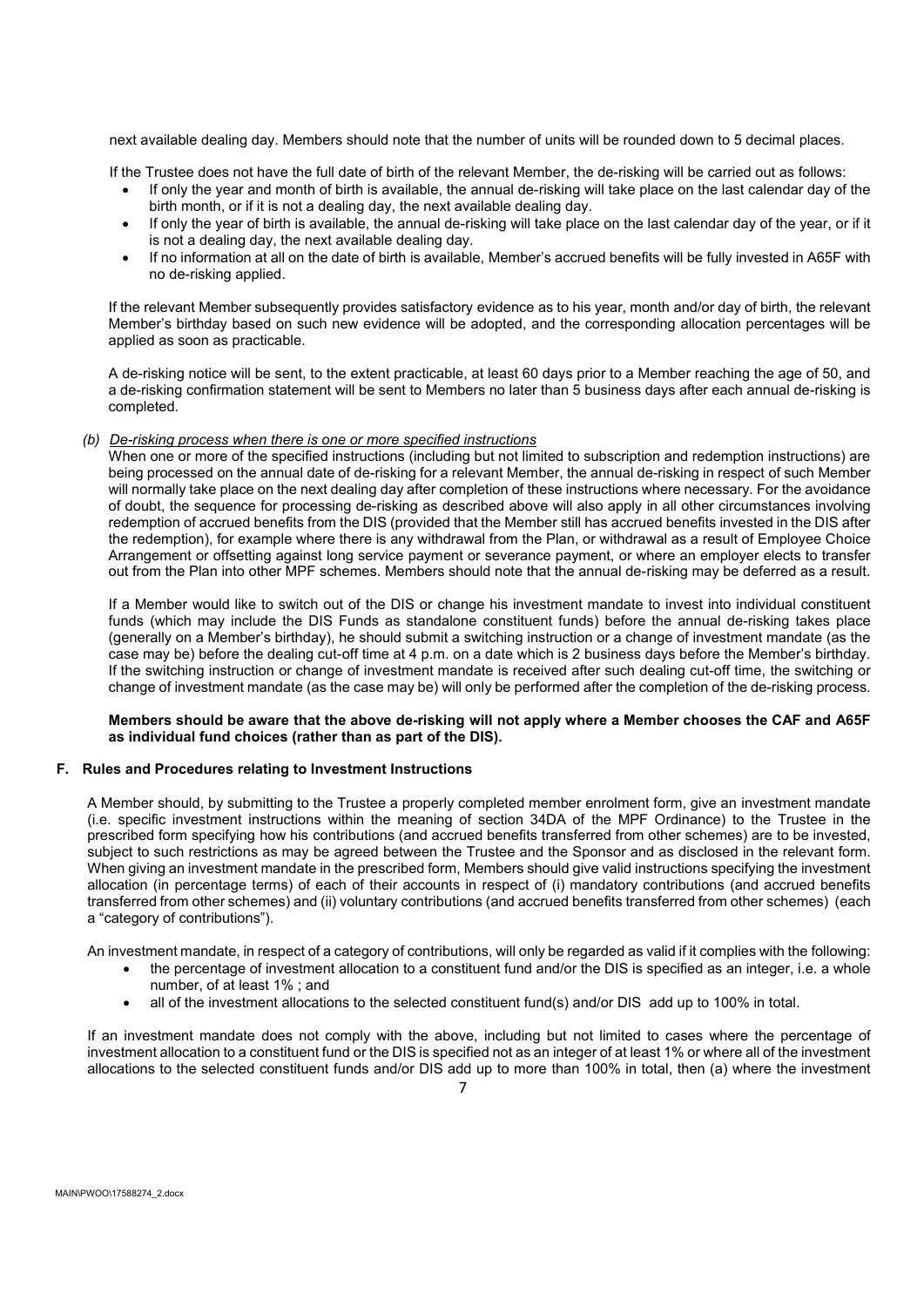mandate in question is given in respect of enrolment, then the investment mandate will be regarded as invalid. In addition, if the total investment allocations to the selected constituent fund(s) and/or DIS add up to less than 100%, the relevant Member will be deemed not to have given a valid investment mandate in respect of the shortfall, or (b) where the investment mandate in question is given in respect of a change of investment mandate, then the relevant Member will be regarded as not having given any valid investment mandate in respect of the change.

If any Member fails to submit to the Trustee a member enrolment form containing an investment mandate in the prescribed form or where all or part of the investment mandate is regarded as invalid, the Member will be considered to have elected to invest all or part (as the case may be) of his contributions (and accrued benefits transferred from other schemes) in the DIS.

## **G. Other Changes**

#### *(a) Arrangement regarding the termination of a constituent fund*

Prior to the Effective Date, upon the termination of a constituent fund (the "**Terminating Constituent Fund**"), where a Member holds units in the Terminating Constituent Fund, he is entitled to give a new investment mandate as he directs. If such Member fails to give a new investment mandate, he shall be deemed to have elected to apply the relevant redemption proceeds of the units of the Terminating Constituent Fund and the percentage of any relevant future contributions originally allocated to acquire units in the Terminating Constituent Fund to acquire units in either (a) the existing default fund or (b) such other constituent fund (with investment objectives and policies determined by the Trustee in consultation with the Sponsor as similar to those of the Terminating Constituent Fund) as may be specified in the notice given by the Trustee to participants of the Plan regarding the termination of the Terminating Constituent Fund.

With effect from the Effective Date, upon the termination of the Terminating Constituent Fund, if a Member fails to give a new investment mandate he shall be deemed to have elected to apply the relevant redemption proceeds of the units of the Terminating Constituent Fund and the percentage of any relevant future contributions originally allocated to acquire units in the Terminating Constituent Fund to acquire units in either (a) the DIS Funds according to the DIS or (b) such other constituent fund as described in the preceding paragraph. For the avoidance of doubt, where units in the DIS Funds are acquired according to the DIS (i.e. in the case of (a) above), the Member's existing accrued benefits invested in other constituent fund(s) will remain so invested and will not be switched into the DIS.

#### *(b) Transfers from one account to another within the Plan*

In relation to a transfer from one account ("**original account**") to another account ("**new account**") within the Plan in circumstances set out in sections 5.4 (Investment Mandate), 5.5 (Transfer into the Plan) and 5.10 (Portability of Benefits), the accrued benefits so transferred will remain invested in the same manner as they were invested immediately before the transfer, unless otherwise instructed by or agreed with the relevant Member.

Prior to the Effective Date, if no investment mandate is received by the Trustee at the time such election to transfer is made and when the new account is being first set up, the investment mandate applicable to the original account, if any, will also apply to future investments to the new account. However, with effect from the Effective Date, if no investment mandate is received by the Trustee at the time such election to transfer is made and when the new account is being first set up, the investment mandate applicable to the original account will generally not apply to future investments that are made to the new account, and the same will be invested in the DIS unless the Member has given an investment mandate in respect of such future investments. For the avoidance of doubt, in such case, the Member's existing accrued benefits held in the relevant constituent funds will remain so invested and will not be switched into the DIS.

#### *(c) Rounding of units*

With effect from the Effective Date, the number of units of all existing constituent funds and the DIS Funds issued will be rounded down to 5 decimal places. This is to facilitate the calculation of the allocation percentages applicable to the two DIS Funds in the de-risking process.

## *(d) Contact details of the Sponsor*

With effect from 11 October 2016, the contact details of the Sponsor are changed to: Address: 23/F & 25/F Nexxus Building, 41 Connaught Road Central, Central, Hong Kong AMTD MPF Hotline: (852) 3163 3260 Fax number: (852) 3163 3493

*(e) Other fees, expenses and charges for providing additional services*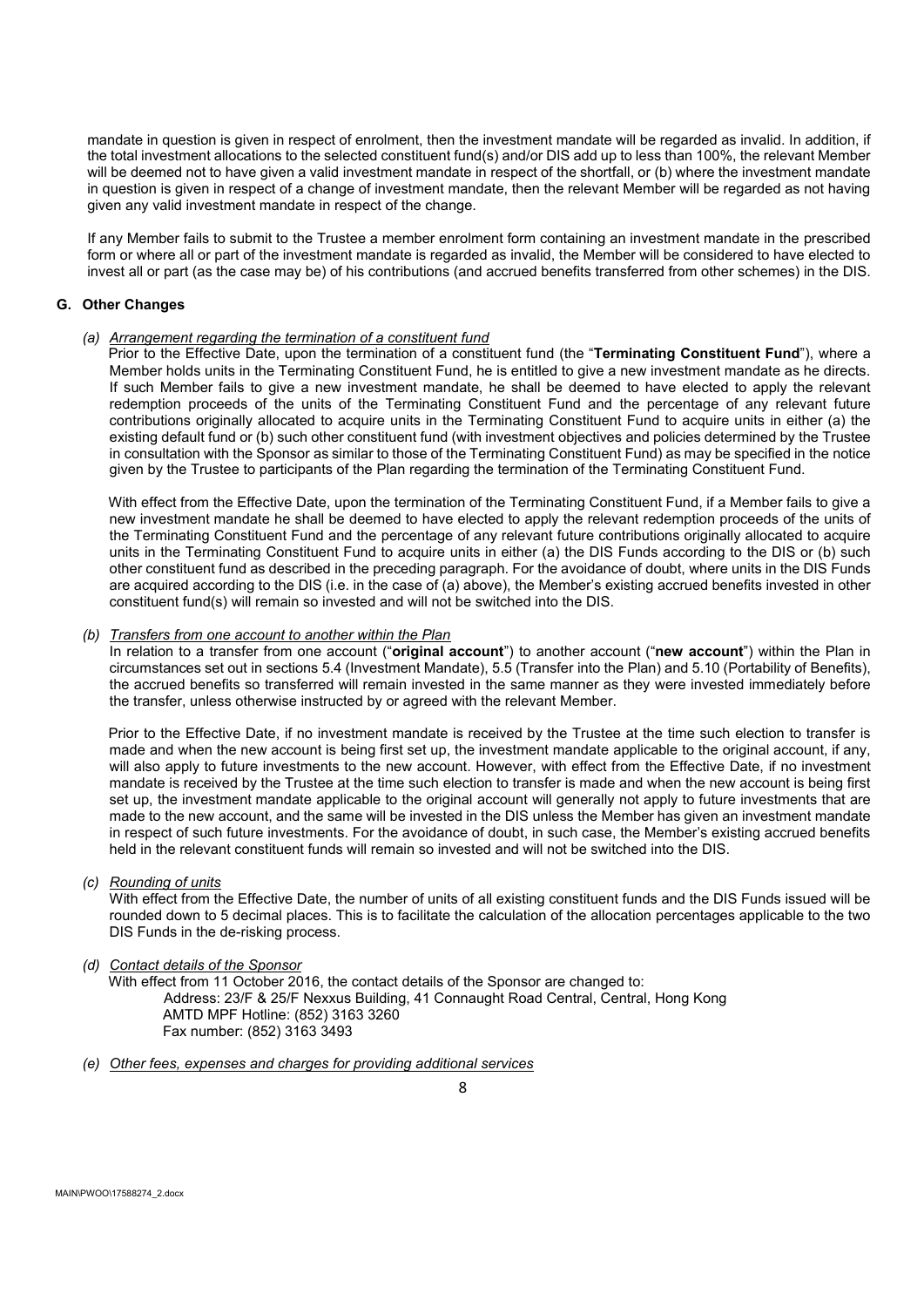With effect from 1 April 2017, in connection with the implementation of the DIS Funds, the following changes will take effect:

- (i) Withdrawal charge such charge is currently waived save for withdrawal of special voluntary contributions. For withdrawal of special voluntary contributions, a withdrawal charge is not applicable to a Member who has all or part of the accrued benefits invested in the DIS Funds as at the time when the Trustee receives a withdrawal request from the Member.
- (ii) Charge for re-issuance of cheque payment such charge is not applicable to a Member who has all or part of the accrued benefits invested in the DIS Funds as at the time when the Trustee receives a cheque re-issuance request from the Member.

## **F. Amendments to the Principal Brochure and Trust Deed**

The Principal Brochure will be revised by way of a first addendum (the "**First Addendum**") to reflect the above changes, where applicable and the Trust Deed of the Plan will be amended by way of a third supplemental deed (the **"Third Supplemental Deed**") to reflect the above changes, where applicable.

The changes described in this Notice are in summary form only. Members should review the revised Principal Brochure, as amended, for further details on the changes made.

## **G. Documents Available**

Members are advised to carefully review the first addendum, which is enclosed with this notice. The Principal Brochure as amended by the first addendum will be posted on the website at www.amtd.com.hk. The Third Supplemental Deed is expected to be available from on or around the Effective Date. The Principal Brochure and the Trust Deed (including the supplemental deeds) will be available during normal working hours at the offices of the Trustee and the Sponsor free of charge upon request. Further, a copy of the Principal Brochure can be obtained free of charge by calling the AMTD MPF Hotline at (852) 3163 3260 or accessing the website at www.amtd.com.hk.

## **H. Means to Obtain Further Information**

Members may obtain information about the DIS through the AMTD MPF Hotline at (852) 3163 3260.

Yours faithfully,

AMTD Asset Management Limited / Bank Consortium Trust Company Limited

12 December 2016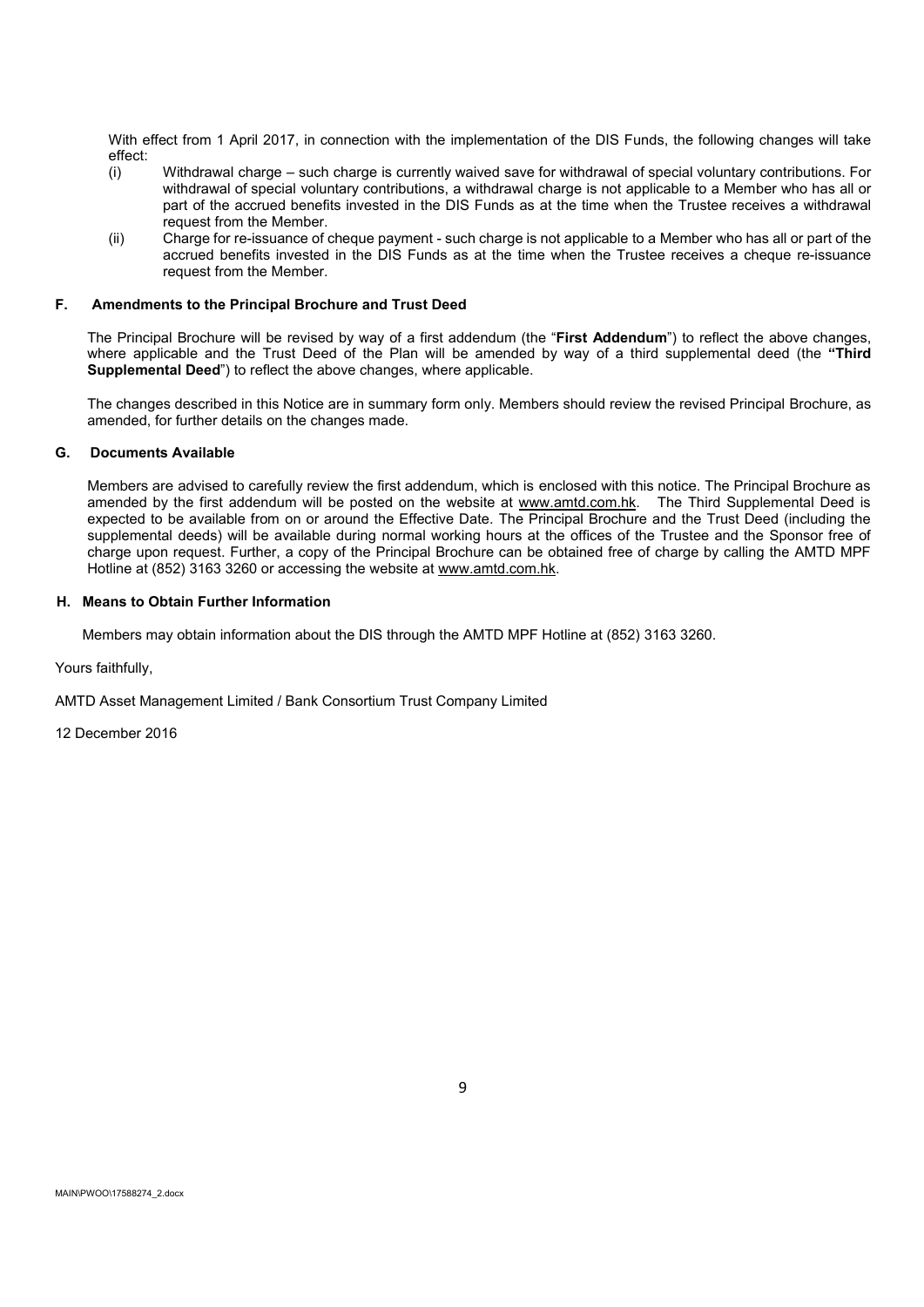| Name of                                                                                                                             | <b>Objectives</b>                                                                                                                                                                                                                                                                                                                                                                                                            | <b>Investment Policy</b>                                                                                                                                                                                                                                                                                                                                                                                                                                                                                                                                                                                                                                                                                                                                                | <b>Risk and</b>                 |
|-------------------------------------------------------------------------------------------------------------------------------------|------------------------------------------------------------------------------------------------------------------------------------------------------------------------------------------------------------------------------------------------------------------------------------------------------------------------------------------------------------------------------------------------------------------------------|-------------------------------------------------------------------------------------------------------------------------------------------------------------------------------------------------------------------------------------------------------------------------------------------------------------------------------------------------------------------------------------------------------------------------------------------------------------------------------------------------------------------------------------------------------------------------------------------------------------------------------------------------------------------------------------------------------------------------------------------------------------------------|---------------------------------|
| <b>Constituent</b><br><b>Fund</b>                                                                                                   |                                                                                                                                                                                                                                                                                                                                                                                                                              |                                                                                                                                                                                                                                                                                                                                                                                                                                                                                                                                                                                                                                                                                                                                                                         | <b>Return</b><br><b>Profile</b> |
| <b>AMTD Invesco</b>                                                                                                                 |                                                                                                                                                                                                                                                                                                                                                                                                                              | The investment <i>Investment structure</i>                                                                                                                                                                                                                                                                                                                                                                                                                                                                                                                                                                                                                                                                                                                              | Low                             |
| Age 65 Plus<br>A65F<br>is<br>Fund ("A65F")<br>achieve stable<br>growth<br>by<br>investing in a<br>globally<br>diversified<br>manner | objective of the The A65F shall invest in an APIF named Invesco Pooled Investment Fund - Age 65 Plus Fund, which in turn (through<br>to its investment in two other APIFs) invests in a portfolio of global equities, and a portfolio of global fixed income<br>securities, as well as cash and money market instruments as allowed under the Regulation.<br>The investment structure of the A65F is illustrated as follows: |                                                                                                                                                                                                                                                                                                                                                                                                                                                                                                                                                                                                                                                                                                                                                                         |                                 |
|                                                                                                                                     |                                                                                                                                                                                                                                                                                                                                                                                                                              | <b>AMTD</b> Invesco<br>Investment manager: Invesco Hong<br>Constituent<br>Age 65 Plus Fund<br>Kong Limited<br>fund level                                                                                                                                                                                                                                                                                                                                                                                                                                                                                                                                                                                                                                                |                                 |
|                                                                                                                                     | APIF level<br>Investment manager: Invesco Hong<br><b>Invesco Pooled Investment</b><br>Kong Limited<br>Fund - Age 65 Plus Fund                                                                                                                                                                                                                                                                                                |                                                                                                                                                                                                                                                                                                                                                                                                                                                                                                                                                                                                                                                                                                                                                                         |                                 |
|                                                                                                                                     |                                                                                                                                                                                                                                                                                                                                                                                                                              | Investment manager: Invesco Hong<br><b>APIF</b><br>APIF<br>Kong Limited                                                                                                                                                                                                                                                                                                                                                                                                                                                                                                                                                                                                                                                                                                 |                                 |
|                                                                                                                                     |                                                                                                                                                                                                                                                                                                                                                                                                                              | Investment strategy<br>The underlying APIFs invested by the Invesco Pooled Investment Fund - Age 65 Plus Fund adopt an active investment<br>strategy. The underlying APIFs seek to achieve returns above that of the constituent index for equity securities and the<br>constituent index for fixed income securities under the Reference Portfolio ("reference indexes") through active<br>management of portfolios with reference to the constituents / credit rating, sectors, and geographic allocation of the<br>reference indexes. In other words, the constituents of the portfolios may not be identical to the reference indexes in<br>terms of security selection and weighting and the underlying APIFs may selectively react to the movement of dealings in |                                 |

# **Annex – Further information on CAF and A65F**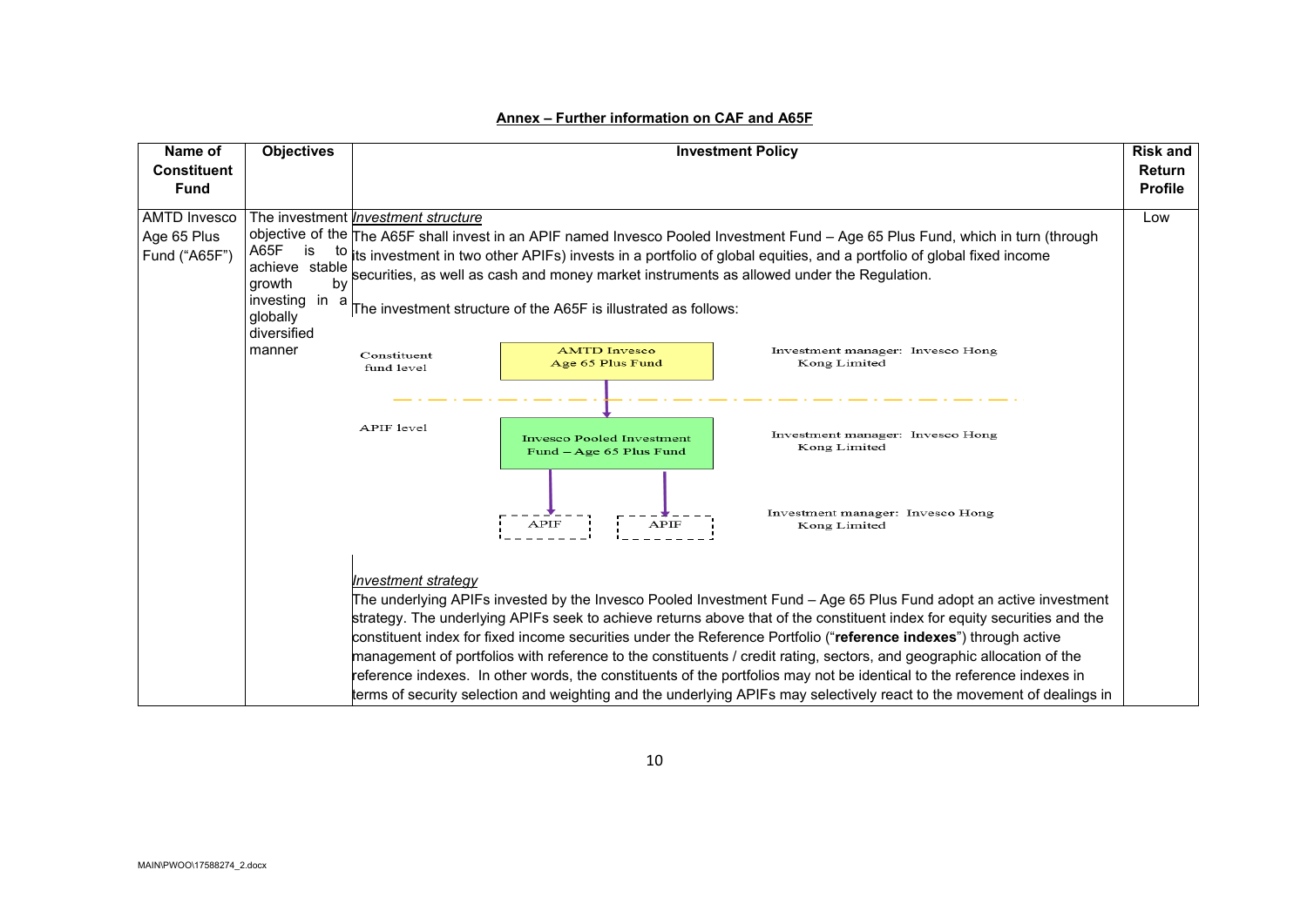|                             | the portfolios or market fluctuations. This strategy aims to promote efficiency and minimize cost for the purpose of DIS<br>asset rebalancing.<br>Asset allocation<br>Through its underlying APIFs, the Invesco Pooled Investment Fund - Age 65 Plus Fund invested by the A65F targets to<br>invest 20% of its net asset value in higher risk assets (such as global equities), with the remainder investing in lower risk<br>assets (such as global bonds, cash and money market instruments). The asset allocation to higher risk assets may vary<br>between 15% and 25% due to differing price movements of various equity and bond markets. Subject to the above<br>asset allocation limit, the investment manager of the Invesco Pooled Investment Fund - Age 65 Plus Fund invested by<br>the A65F has discretion as to the asset allocation of the Invesco Pooled Investment Fund - Age 65 Plus Fund.<br>Geographical allocation<br>There is no prescribed allocation for investments in any specific countries or currencies.<br>Hong Kong dollar currency exposure<br>The A65F will maintain an "effective currency exposure" to HK dollars (as defined in the Regulation) of at least 30%<br>through investment in its underlying APIF.<br>Policies regarding the acquisition, holding and disposal of financial futures contracts and financial option contracts and<br>securities lending<br>The A65F and the Invesco Pooled Investment Fund - Age 65 Plus Fund will not enter into financial futures contracts or<br>financial option contracts, or engage in securities lending. One of the underlying APIFs invested by the Invesco Pooled<br>Investment Fund - Age 65 Plus Fund may enter into financial futures contracts and financial option contracts for hedging<br>purposes. The underlying APIFs invested by the Invesco Pooled Investment Fund - Age 65 Plus Fund will not engage in<br>securities lending.<br>Risk inherent & expected return<br>A Reference Portfolio is adopted for the purpose of the DIS to provide reference for performance and asset allocation of |                   |
|-----------------------------|---------------------------------------------------------------------------------------------------------------------------------------------------------------------------------------------------------------------------------------------------------------------------------------------------------------------------------------------------------------------------------------------------------------------------------------------------------------------------------------------------------------------------------------------------------------------------------------------------------------------------------------------------------------------------------------------------------------------------------------------------------------------------------------------------------------------------------------------------------------------------------------------------------------------------------------------------------------------------------------------------------------------------------------------------------------------------------------------------------------------------------------------------------------------------------------------------------------------------------------------------------------------------------------------------------------------------------------------------------------------------------------------------------------------------------------------------------------------------------------------------------------------------------------------------------------------------------------------------------------------------------------------------------------------------------------------------------------------------------------------------------------------------------------------------------------------------------------------------------------------------------------------------------------------------------------------------------------------------------------------------------------------------------------------------------------------------------------------------|-------------------|
|                             | the A65F. The return of the A65F over the long term is expected to be at least similar to the return of the Reference<br>PortfolioNote.                                                                                                                                                                                                                                                                                                                                                                                                                                                                                                                                                                                                                                                                                                                                                                                                                                                                                                                                                                                                                                                                                                                                                                                                                                                                                                                                                                                                                                                                                                                                                                                                                                                                                                                                                                                                                                                                                                                                                           |                   |
| <b>AMTD Invesco</b><br>Core | The investment <i>Investment structure</i><br>objective of the The CAF shall invest in an APIF named Invesco Pooled Investment Fund – Core Accumulation Fund, which in turn<br>CAF<br>is<br>to                                                                                                                                                                                                                                                                                                                                                                                                                                                                                                                                                                                                                                                                                                                                                                                                                                                                                                                                                                                                                                                                                                                                                                                                                                                                                                                                                                                                                                                                                                                                                                                                                                                                                                                                                                                                                                                                                                    | Medium<br>to High |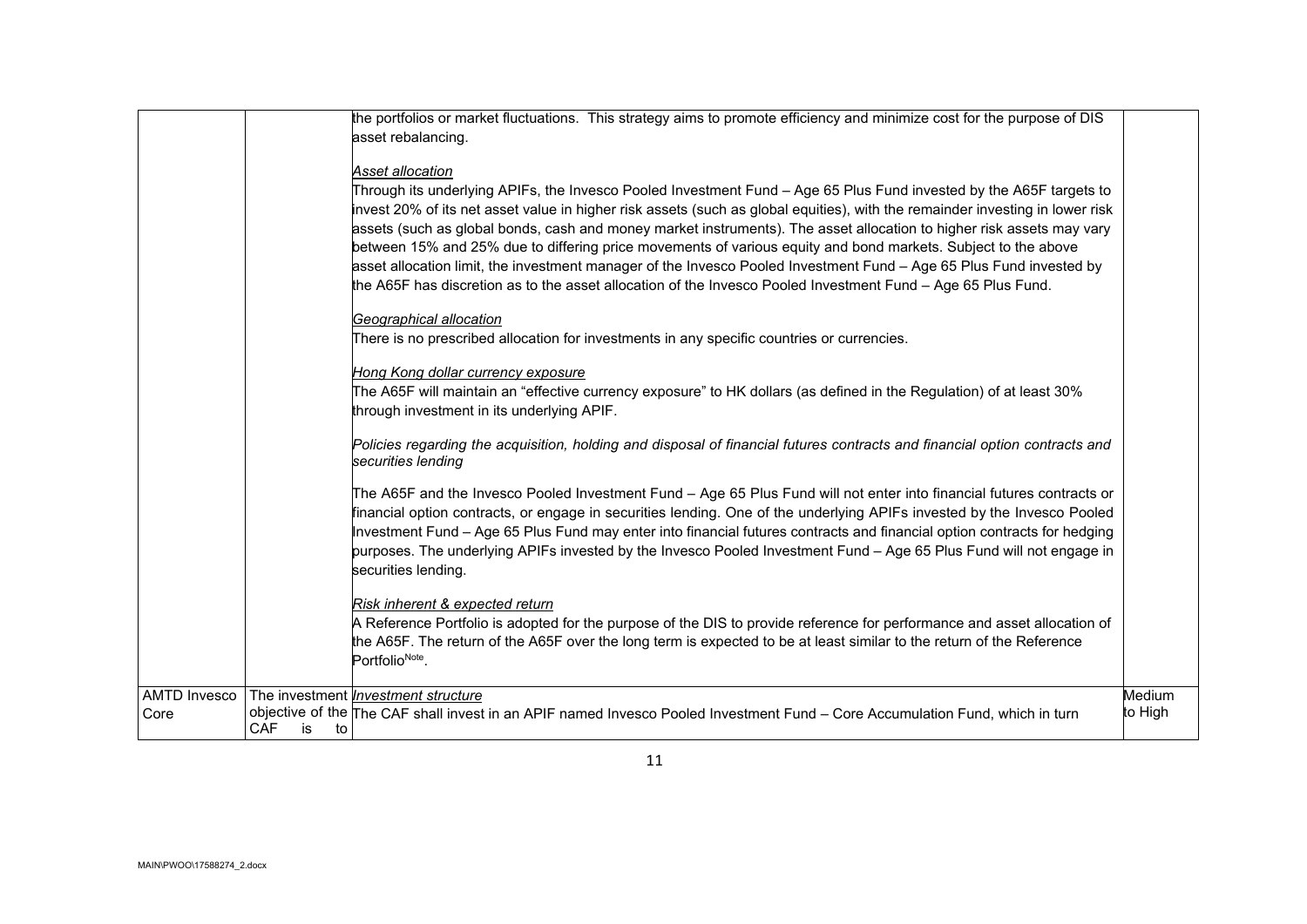